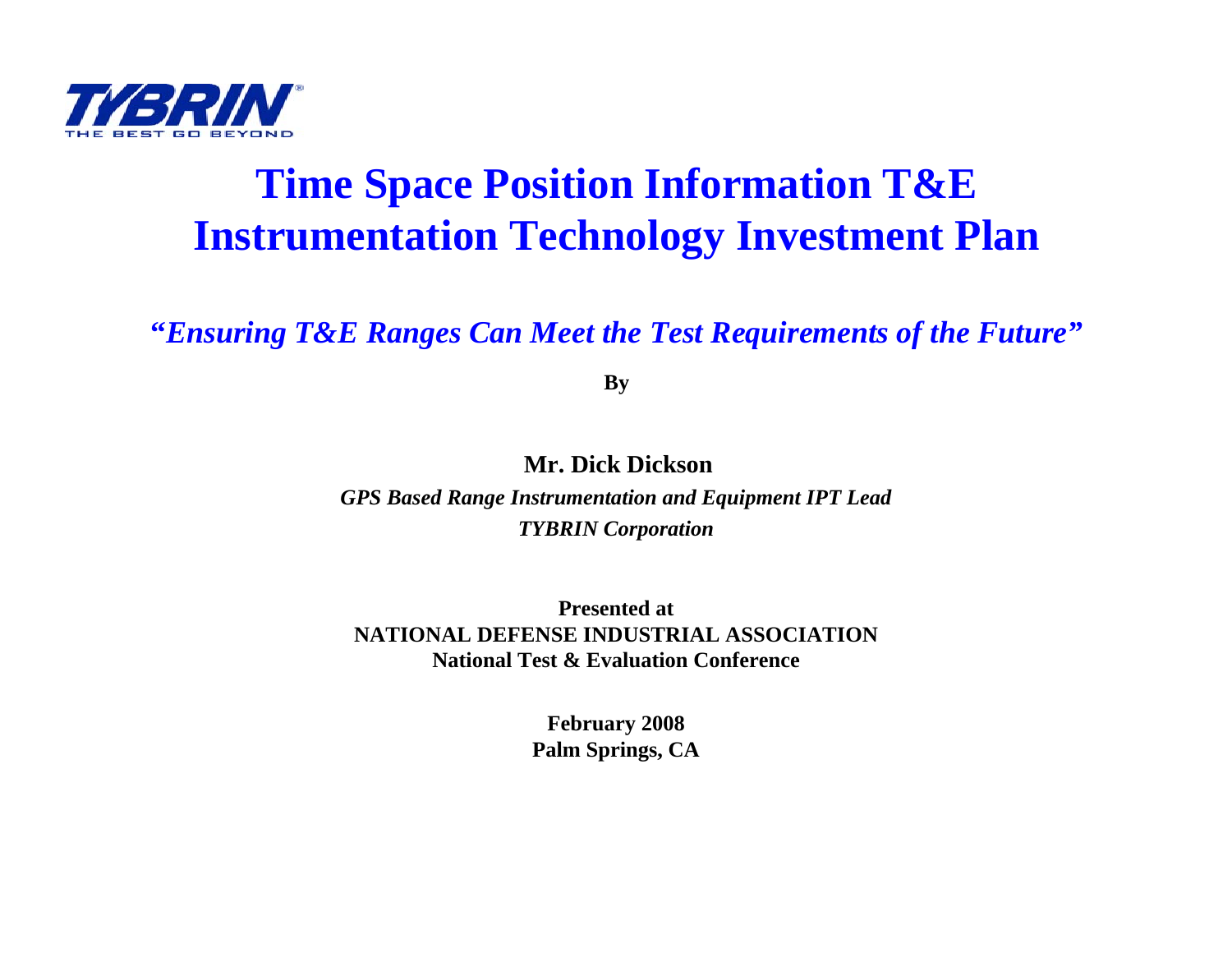

### **Background**

- The Time Space Position Information (TSPI) T&E Instrumentation Technology Investment Plan.
- A Defense Test Resources Management Center (DTRMC) initiative within the Central Test and Evaluation Investment Program (CTEIP).
	- Started as a GPS TSPI Technology Investment Plan several years back.
- Tri-Service test ranges provided a significant amount of data that has been compiled regarding current TSPI capabilities versus projected requirements.
- Several "Common Test & Training Range Architecture" (CTTRA) Workshops were conducted with government and private industry to collect information as well.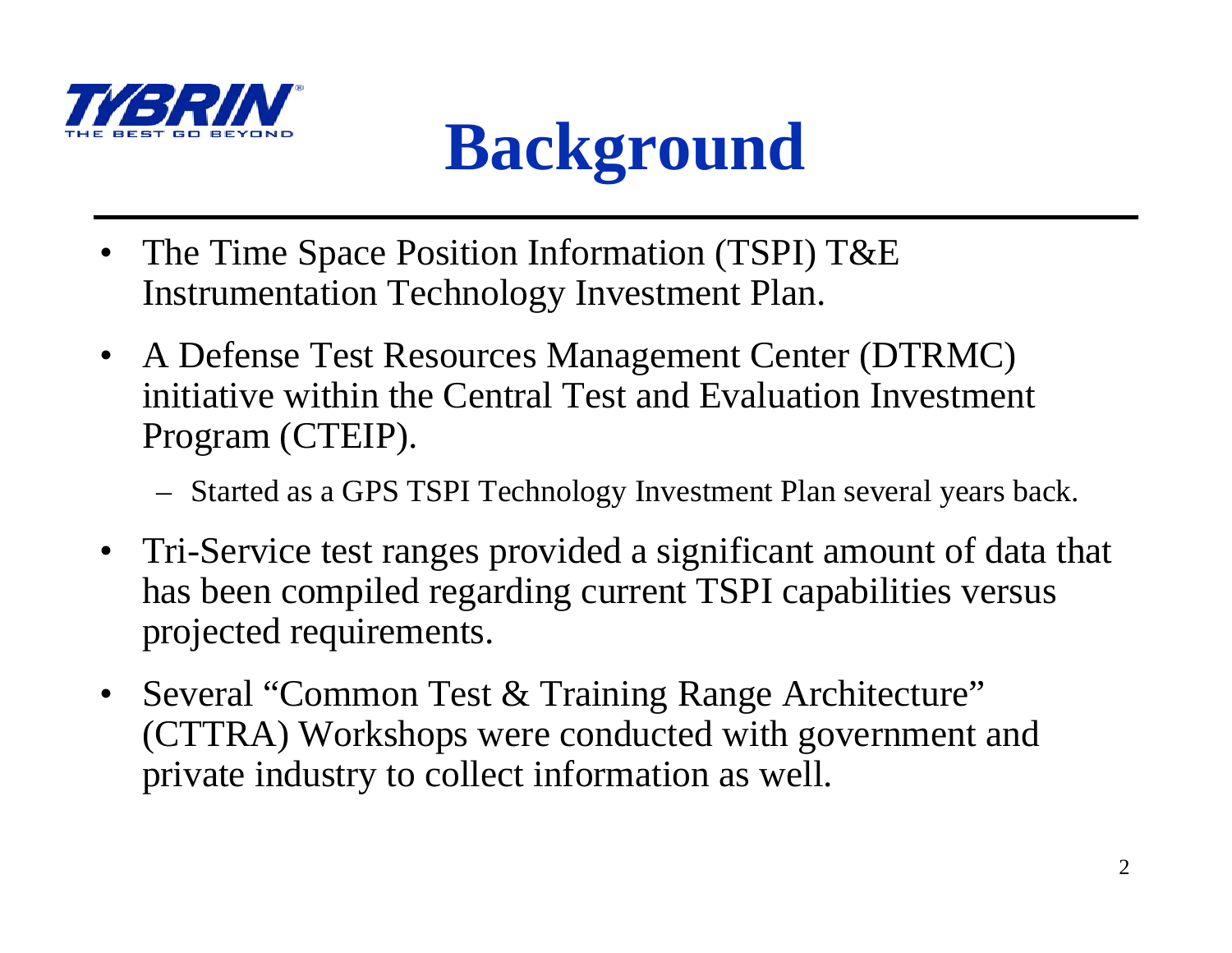



- $\bullet$  A draft document titled - "*TSPI Capabilities Survey, Needs Assessment and Preliminary Gap Analysis*" was produced with the data.
	- The objective was to identify current TSPI capabilities at the Major Range Test and Facility Base (MRTFB) facilities versus emerging TSPI needs.
	- Capture the deltas between current capabilities and emerging requirements.
	- Provide some insight into emerging technologies that could potentially bridge the gap.
- • In essence, provide a roadmap for future CTEIP investment programs involving (originally) GPS TSPI instrumentation.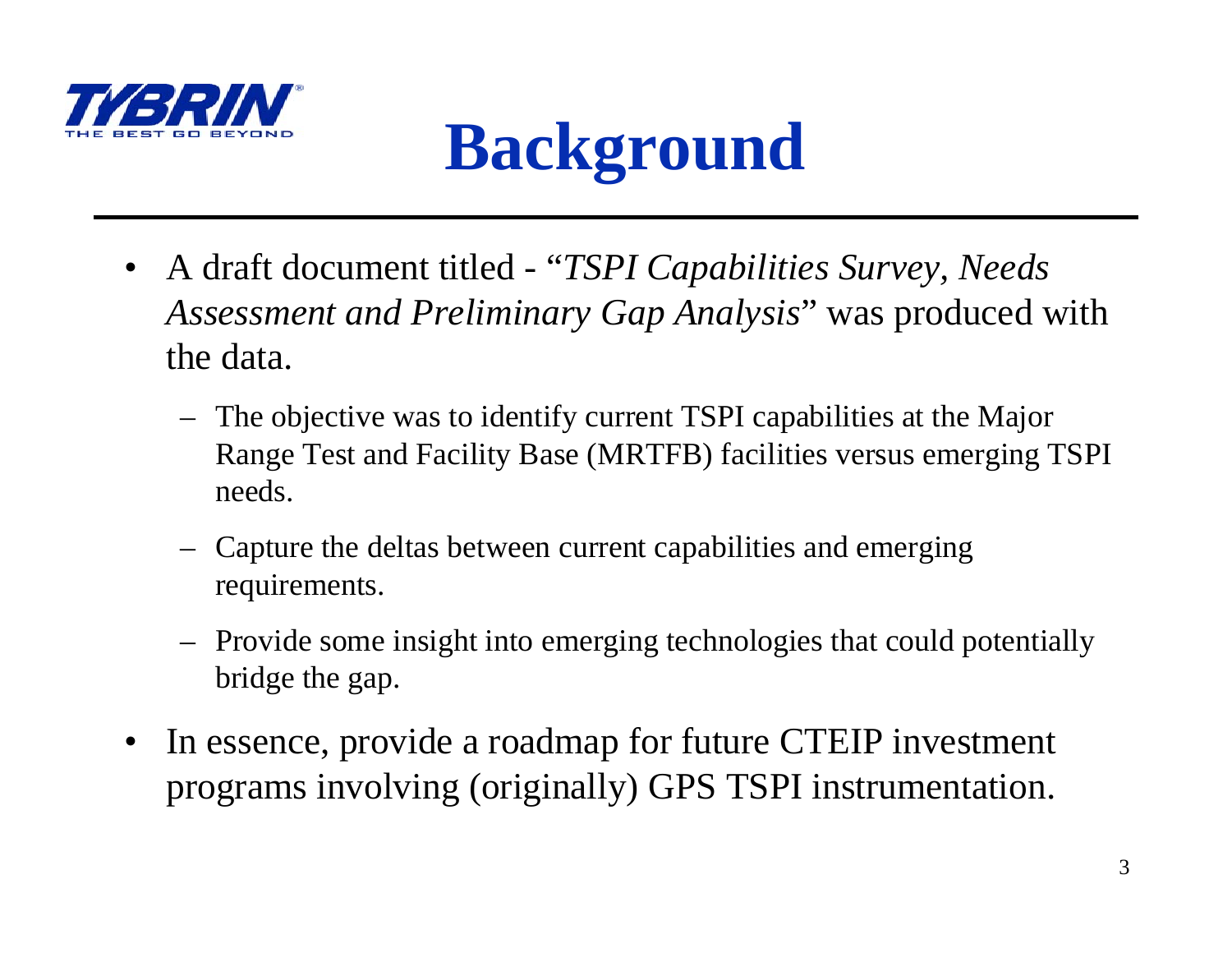

### **Background**

- CTEIP determined there were significant gaps and holes in the data collected after reviewing the TSPI Technology Investment Plan (TSPI TIP).
- • The Range Commanders Council's (RCC) Electronic Trajectory Measurement Group (ETMG) was approached to review and update the TSPI TIP.
	- Identify the holes in the current TSPI capabilities section and finish filling them in.
	- Scrub the emerging requirements and update them.
	- Update and validate the gap analysis between current TSPI capabilities versus future TSPI requirements.
	- • Identify emerging technologies that could potentially be used to bridge the gap.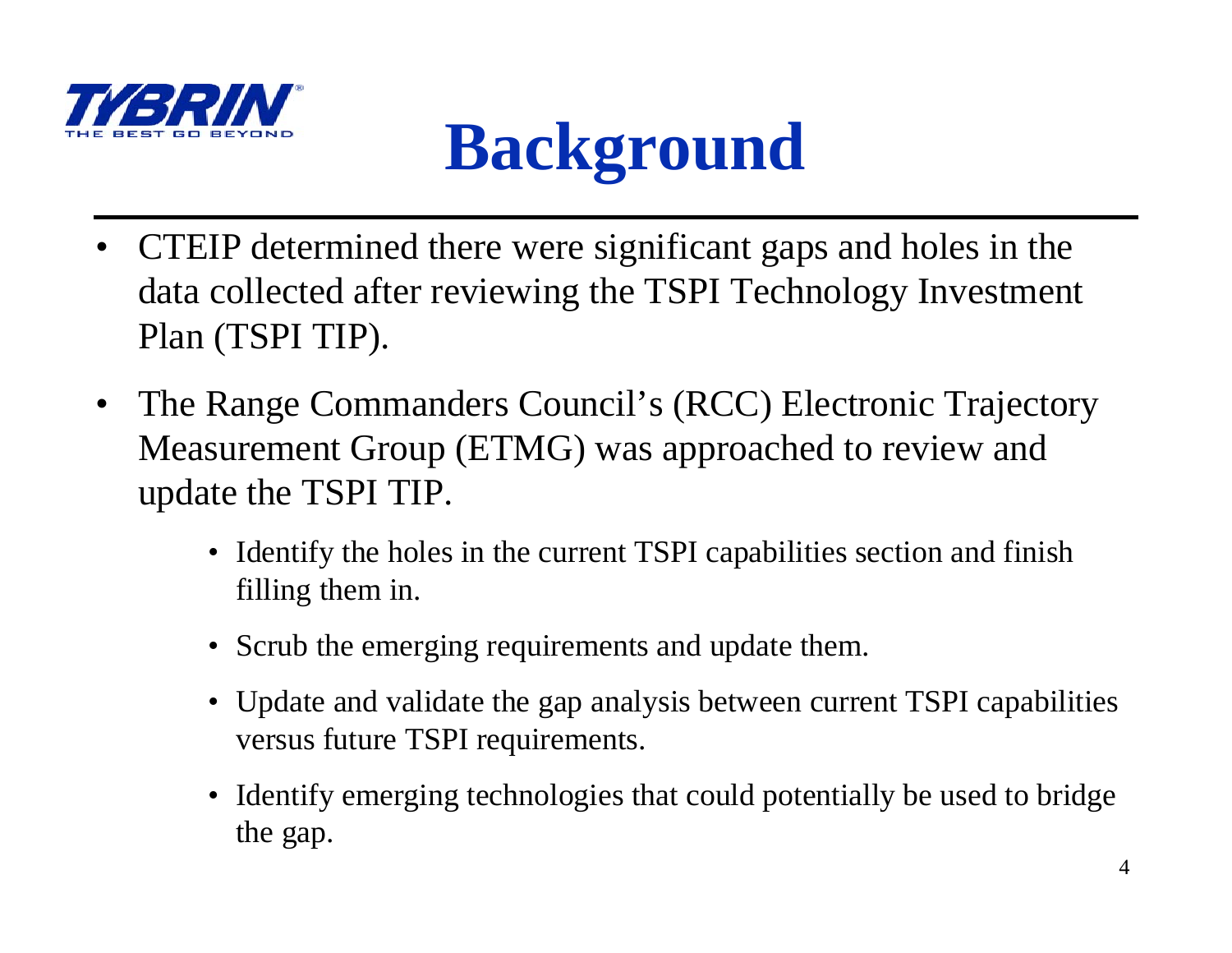

### **Initial Evaluation**

- • An analysis of the TSPI TIP determined:
	- The TIP spent a considerable amount of effort analyzing and documenting all TSPI capabilities (radar, GPS, optics, acoustics, multilateration, etc.), not just GPS TSPI capabilities.
	- The ETMG felt the gap analysis focused on high level requirements that didn't really provide any useful level of detail.
	- It also utilized survey responses from the T&E community which are useful, but not always accurate.
		- Hard to know if the person filling out the survey was the person with the right knowledge base and background.
		- •Filling out surveys tends to be low on everyone's priority list.
		- The predominant theme tended to lean toward obsolescence versus inability to meet "current" TSPI requirements.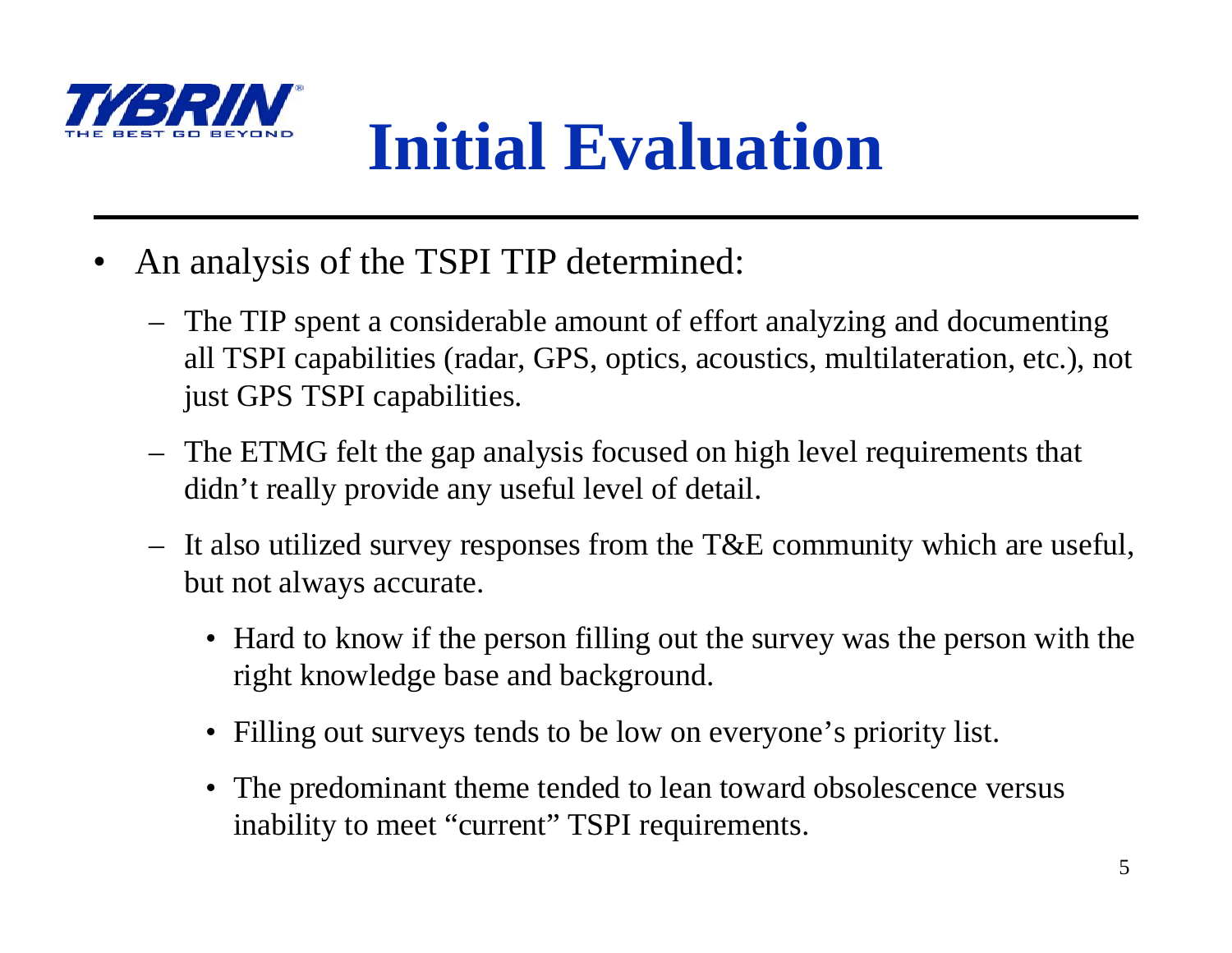

# **TSPI TIP Update**

- • The ETMG asked these questions after reviewing the TSPI TIP:
	- How can we take what has been collected thus far and turn it into a useful tool for CTEIP?
	- With so much effort put into documenting all TSPI instrumentation's current capabilities, should the gap analysis focus on just GPS instrumentation shortfalls or should it focus on TSPI capability shortfalls in general regardless of the type of instrumentation involved?
	- How do we validate the future TSPI requirements in order to conduct a meaningful gap analysis of current capabilities versus future requirements?
	- Who really should be providing these future TSPI requirements i.e. the MRTFB ranges, their customers, or a combination of both?
	- Should an attempt be made to identify emerging technology that could hold the potential to meeting the identified future requirements?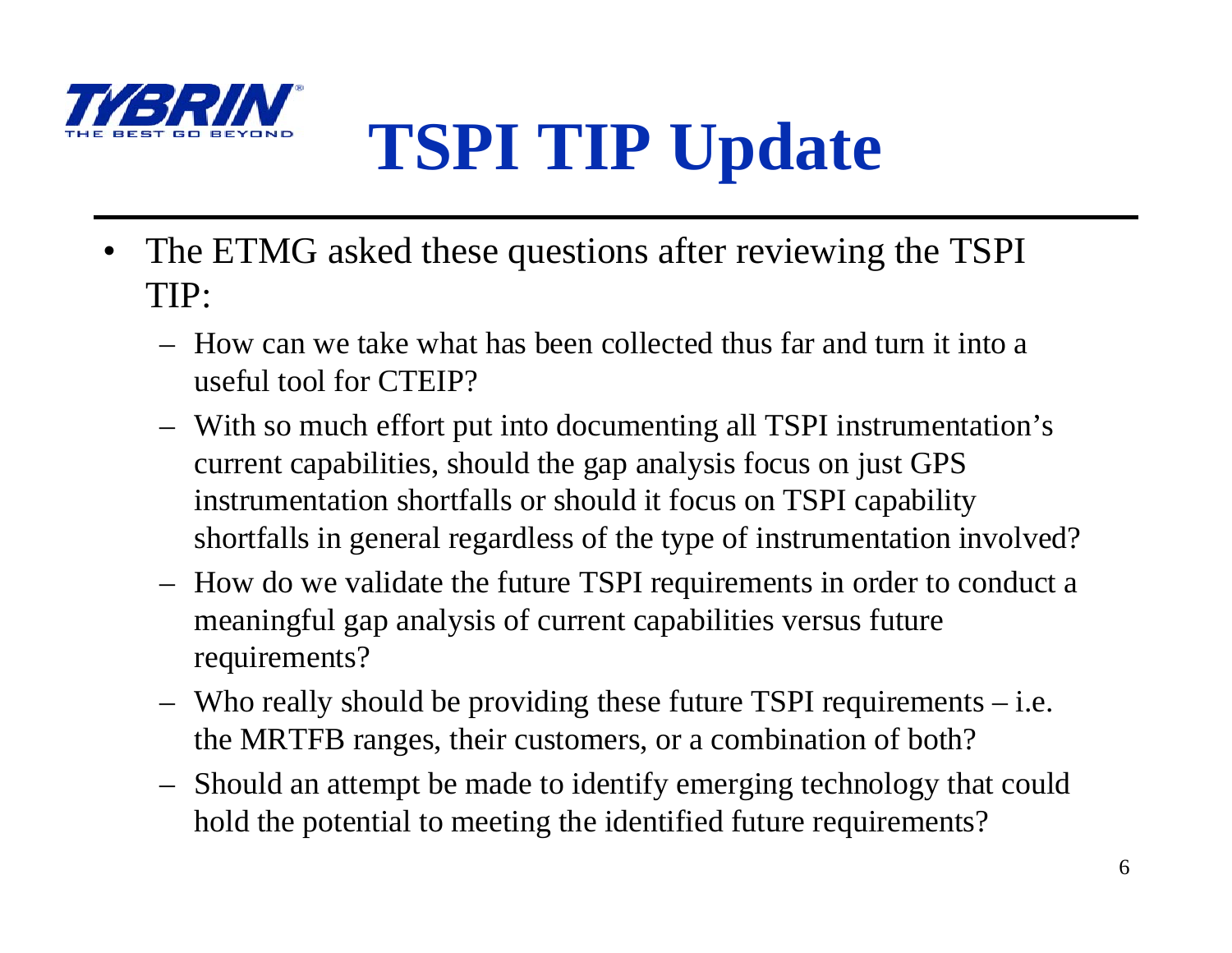

### **TSPI TIP Update**

- • The approach adopted to update the TSPI TIP included the following:
	- Start with filling in the holes in the MRTFB current TSPI capabilities section as well as identify the shortfalls in meeting current TSPI requirements from a "Range" perspective.
	- – Don't use surveys but rather contact the ranges either by phone or face to face, and talk to the owners/operators of the TSPI hardware.
	- Obtain a much more accurate inventory of current TSPI capabilities.
	- – Talk to the test managers and get their perspective on whether or not they can meet their customers TSPI requirements of today.
	- –Identify who their top 5-7 customers are today (more on this later!)
	- – Get the range's perspective on where they see TSPI requirements (for all the types of testing they do) headed over the next 5-10 years without tying it to specific instrumentation.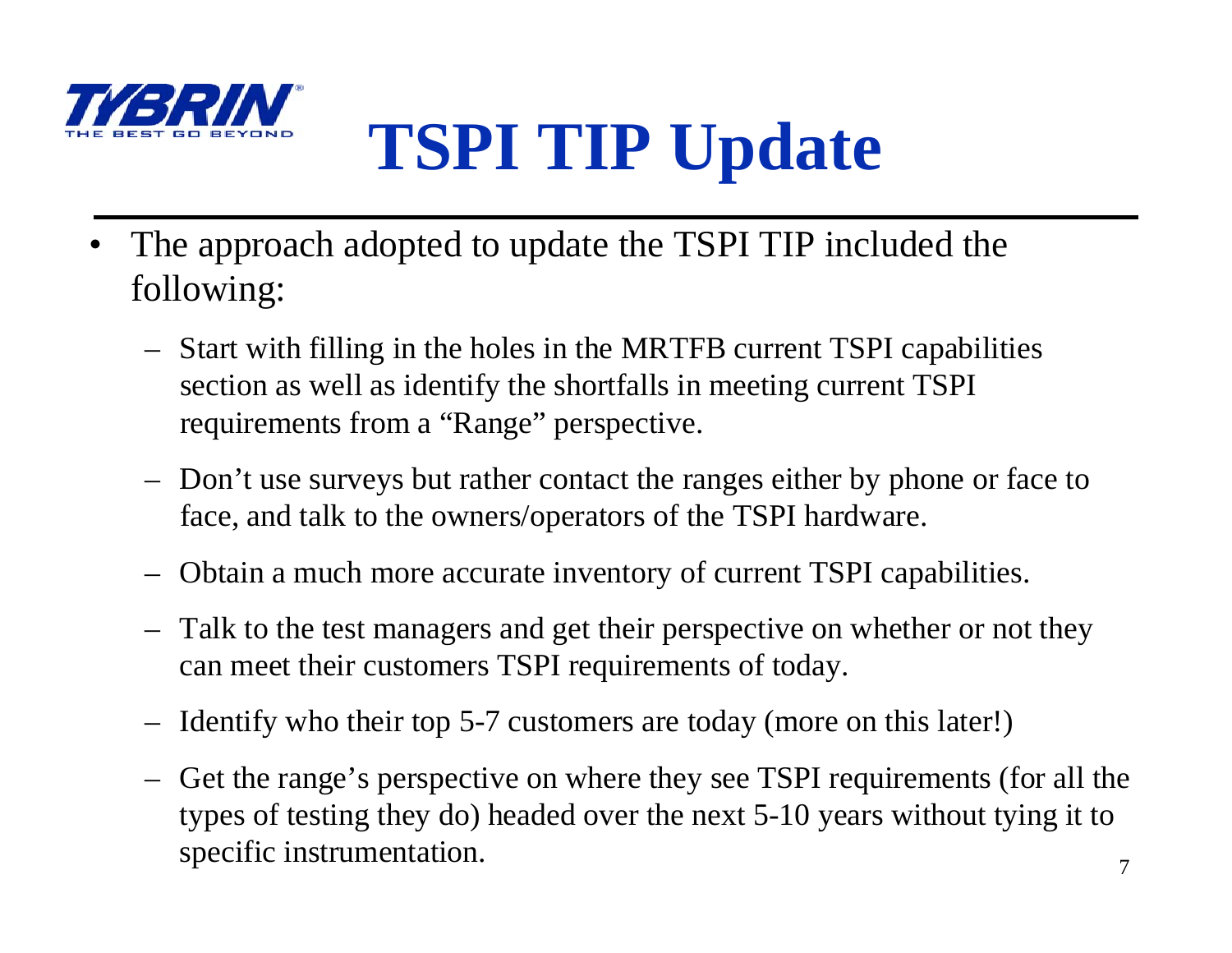

# **TSPI TIP Update**

- • Identify and document (to the extent possible) known and projected TSPI requirements 5-10 years from now.
	- Very tough to do!
	- Identify the types of TSPI required including performance expectations, types of data required, level of accuracy/resolution, real-time or post processed, regardless of the type of TSPI instrumentation that would potentially provide this data.
	- More on this later!
- Review current capabilities (all TSPI instrumentation) versus known or projected future TSPI requirements and conduct a gap analysis.
- •Document shortfalls where possible (known or projected).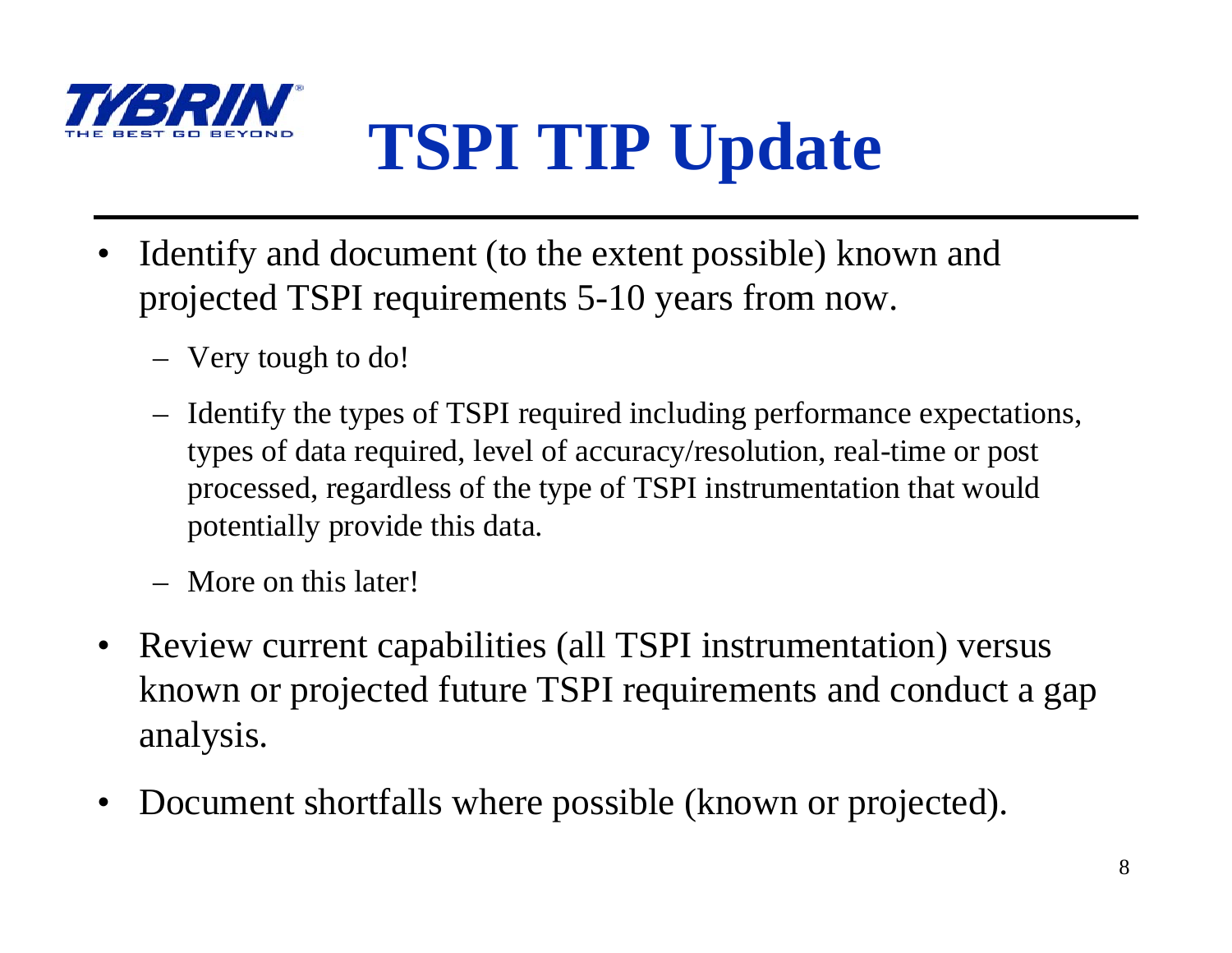

- •Considered to be the toughest challenge in updating the TSPI TIP.
- • Identifying "real" hard requirements versus "I think this will be the requirements" or the notion of "If we build it, they will come" type of requirements is hard to do.
- Obtaining funding for new range instrumentation or upgrades to existing instrumentation is hard to come by.
- • Approving a new I&M or CTEIP program based on the two reasons listed above is not going to fly.
- $\bullet$  To the extent possible, we need documented requirements from range customers.
	- What systems will be tested at the MRTFB ranges 5-10 years from now?
	- What types of TSPI is going to be need and at what level of accuracy/resolution?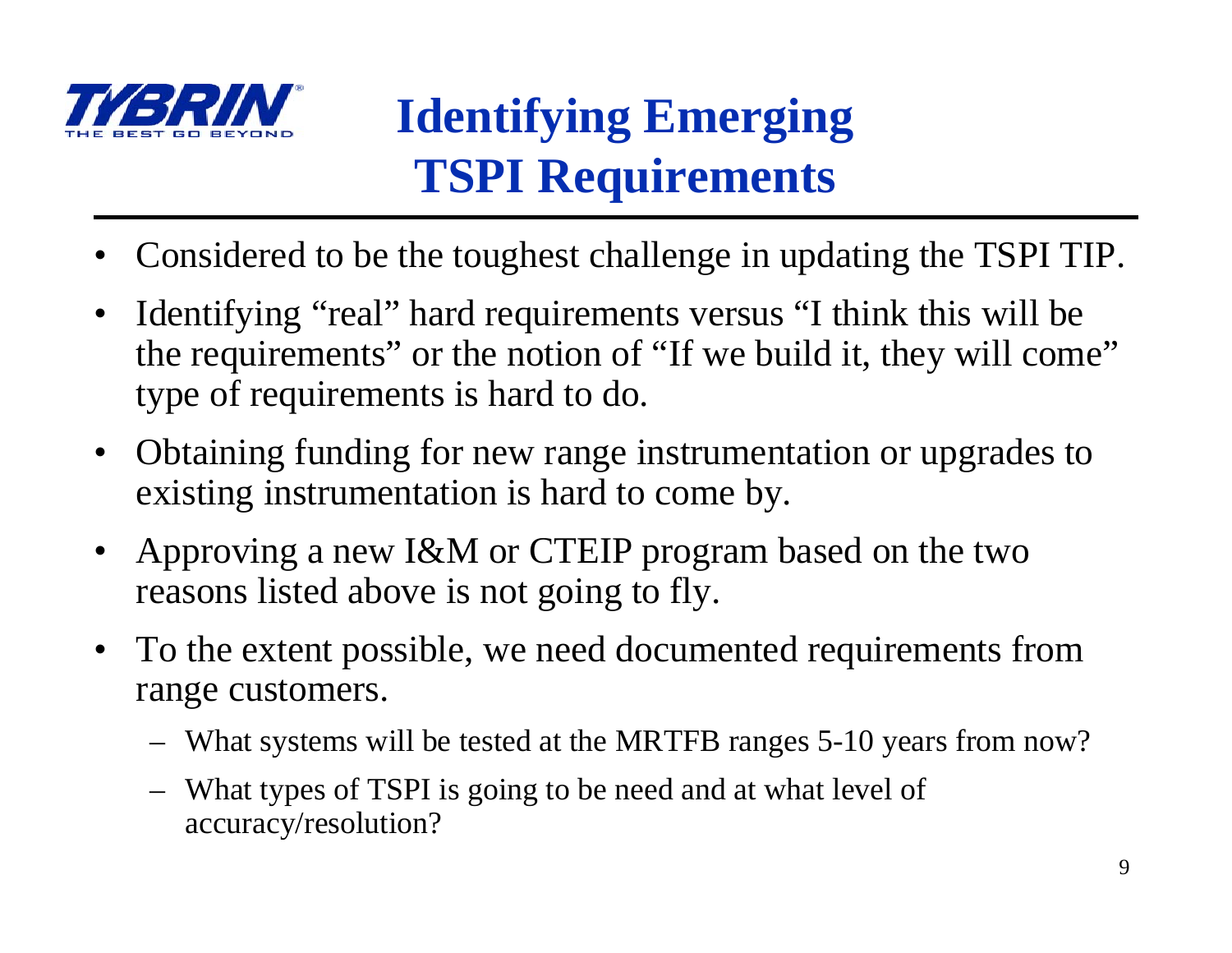

- • Problems faced in obtaining hard data on emerging TSPI requirements:
	- Obtaining input directly from the range test mangers and equipment operators is a key part of the process but not the only component.
		- Their perspective tends to be limited to what types of TSPI requirements they have today as well as looking at the progression of TSPI requirements over recent years in order to project future requirements.
	- The more important component in identifying future TSPI requirements has to come from the program offices, companies and vendors (i.e. range customers) that use the MRTFB ranges to conduct testing requiring TSPI data.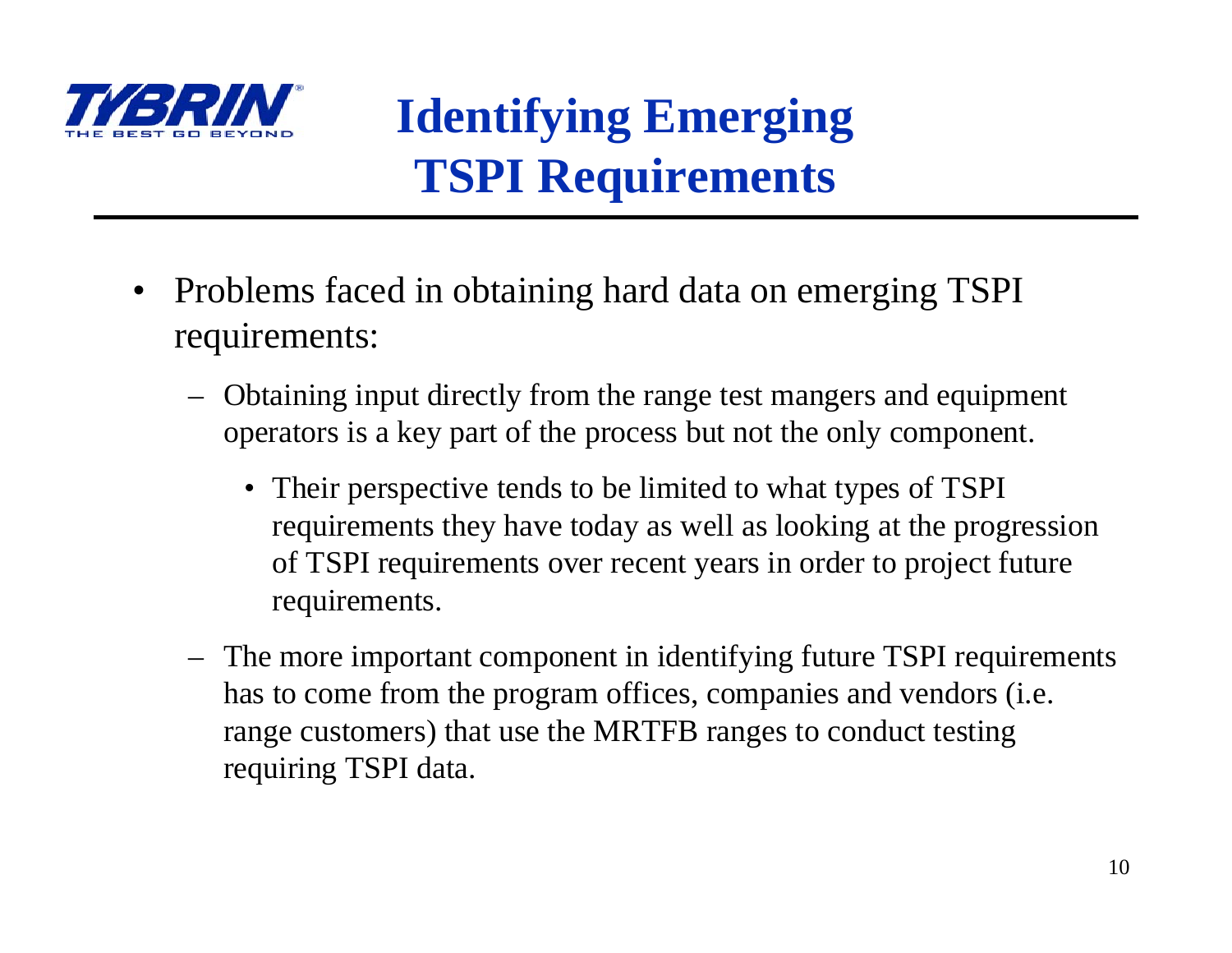

- • MRTBF range customers - government program offices, hardware manufactures, etc. hold the key to identifying future TSPI requirements.
	- We must find out from them what hardware, equipment, or systems they plan on bringing to our MRTFB ranges in the next 5-10 years to test.
	- We must identify their TSPI requirements in order to successfully test these systems.
- • This can only be accomplished if we know what their test requirements are.
	- What are the performance specifications they have to test and validate?
	- What are the types of test scenarios they will employ?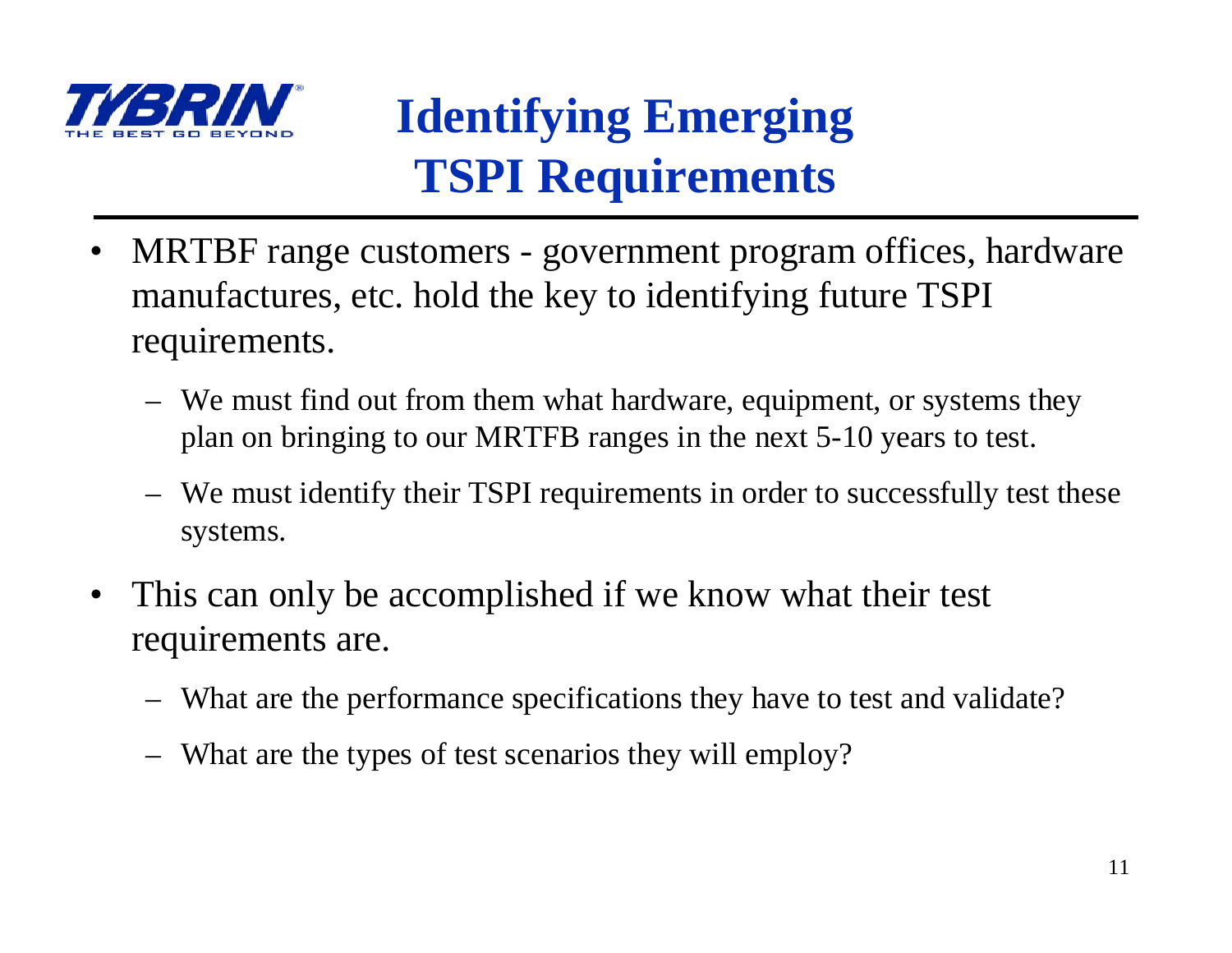

- • Problems faced by many programs that use MRTBF ranges for testing:
	- They do not usually consider specific TSPI requirements they have early on in their programs.
	- They focus is on hardware and system development and identifying their own performance specifications.
	- Quite often very little thought is given to what kind of TSPI instrumentation and data they are going to need to validate their system performance until they get close to being ready to utilize a test range.
	- Many times, they do not have a good understanding of the TSPI capabilities available in order to determine if they can adequately test their system in the test scenarios that need to be conducted.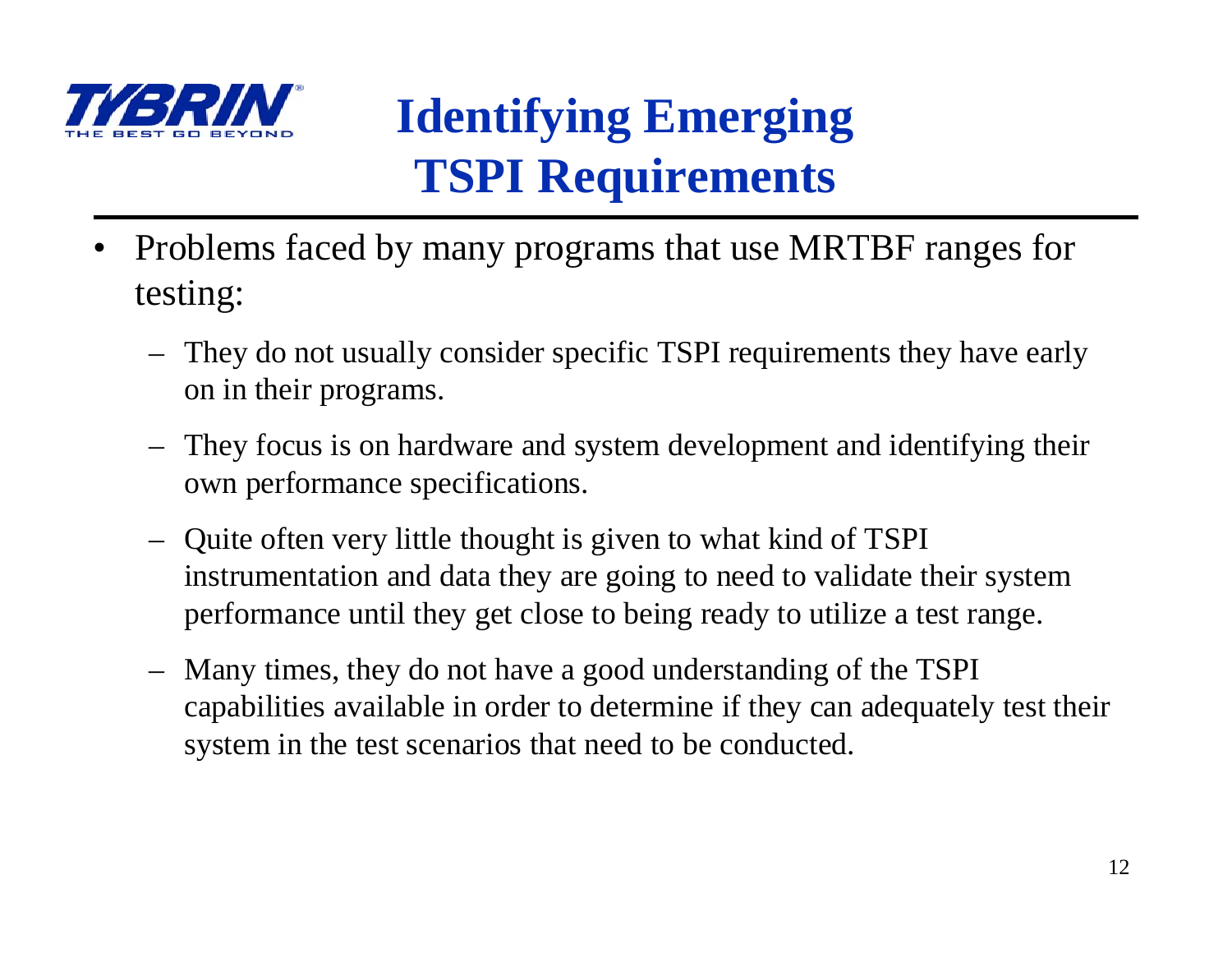

### **Documenting Emerging TSPI Requirements**

- • The ETMG will attempt to contact as many of the program offices and companies as possible after identifying the top 5-7 customers for each T&E range.
	- Discuss what they have on the drawing board (new systems, upgrades to existing systems, etc).
	- Determine what types of testing will they expect to conduct at the T&E ranges.
	- Identify the system performance requirements they will have to validate through testing such that we can back our way into what TSPI instrumentation will be required and the level of accuracy/resolution needed.
	- Where possible, have the various customers submit these requirements in writing.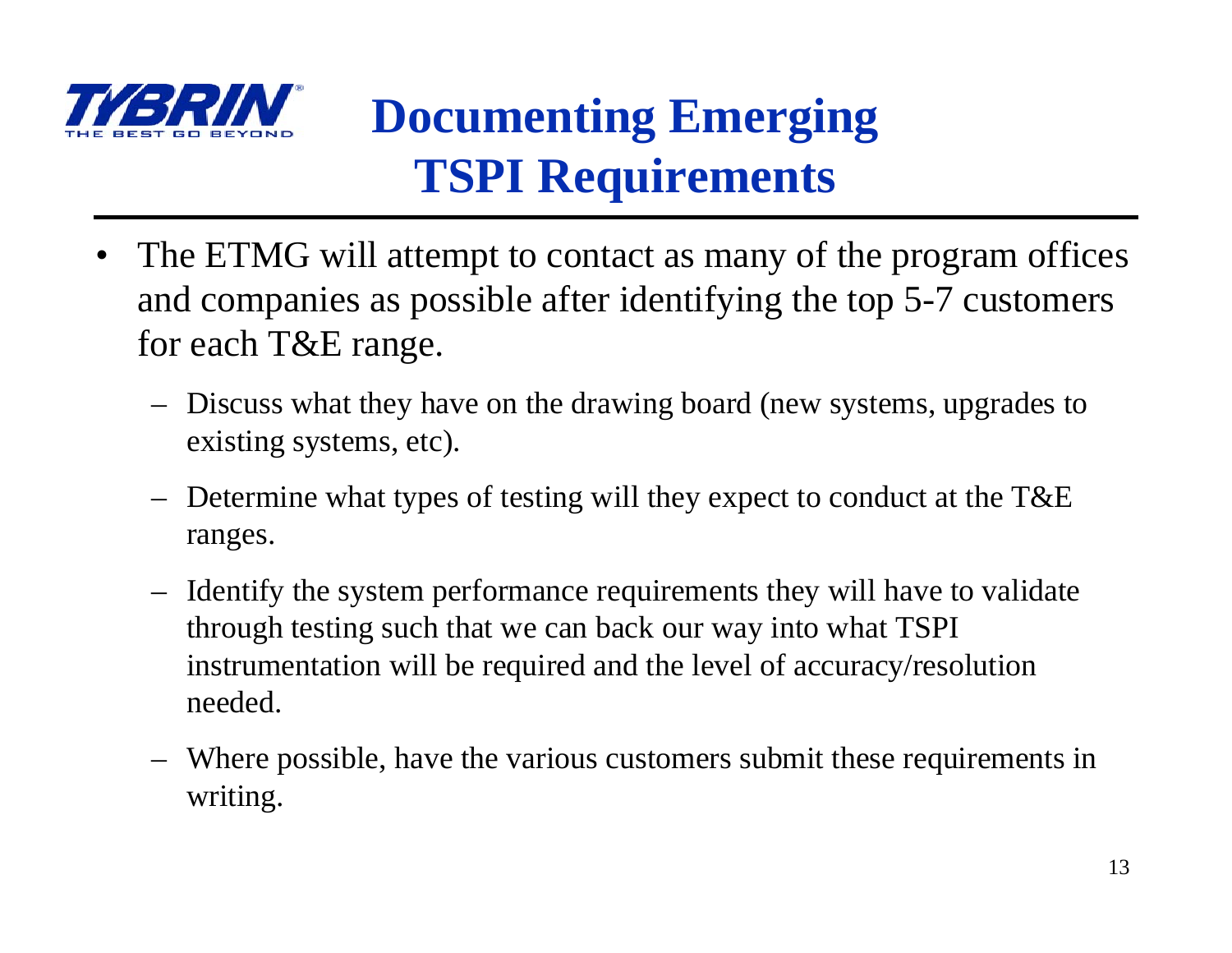

### **Customer Understanding Of TSPI Capabilities**

- • The ETMG will discuss current TSPI capabilities with customers.
	- Try and determine what the customers' level of understanding is about TSPI capabilities at the ranges.
	- Educate them where needed on the current TSPI capabilities available and help them determine if what we have now is going to meet their requirements 5-10 years from now.
- • But you may ask, if they are already T&E range customers, they should know what capabilities are there!
- •Surprisingly this is not necessarily the case (e.g., Boeing)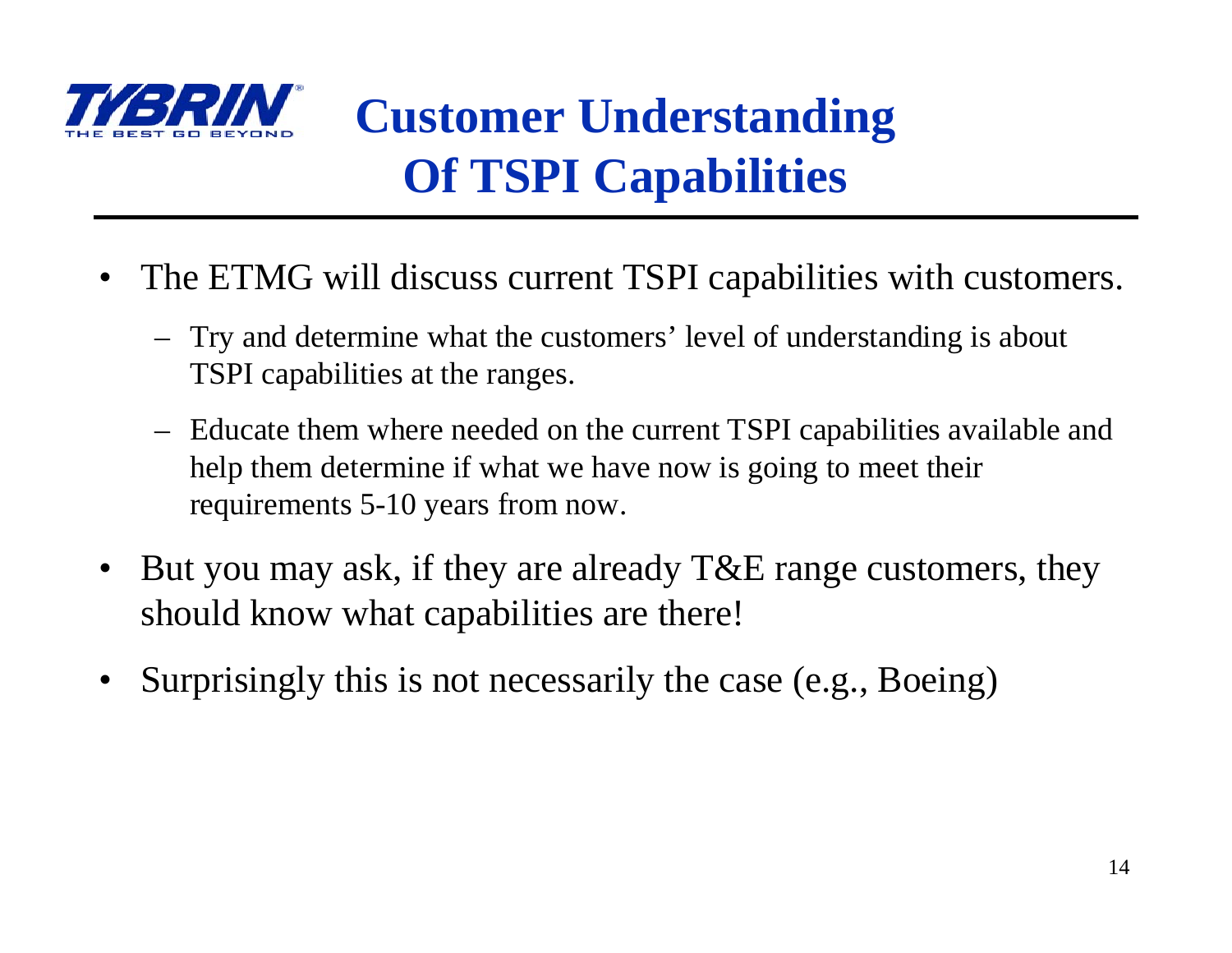

#### **Identify Emerging Technology**

- • The final phase of updating the TSPI TIP will be identifying emerging technology that holds the potential for meeting future TSPI requirements.
- This will be a high level look at emerging technology due to the time constraints for completing this document.
	- The ETMG feels that identifying and documenting future TSPI requirements and conducting a gap analysis is the most important part of this task.
- Current TSPI instrumentation capabilities and associated technology will be compared to emerging technology and recommendations will be provided on potential technology areas to explore in the future.